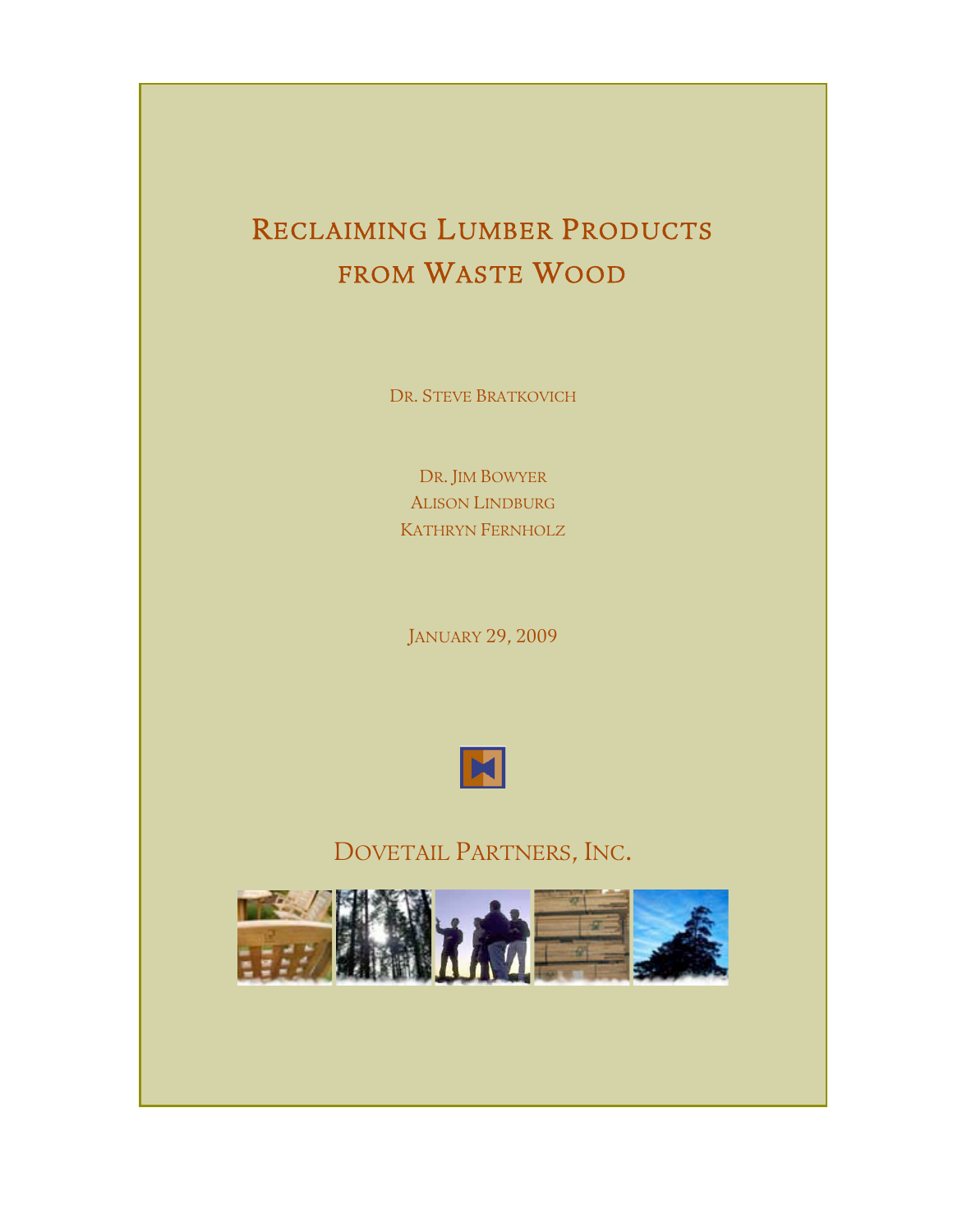# **Reclaiming Lumber Products from Waste Wood**

#### **Introduction**

The United States population uses a tremendous quantity of wood and paper products. For example, in 2005 the total consumption of timber products in the U.S. was 21.3 billion cubic feet, roundwood equivalent<sup>1</sup> (Howard 2007). This equates to about 71 cubic feet per person per year—or 255 board feet of lumber products and 730 lbs of paper products per capita in the U.S. To picture this amount of material, the typical semi-truck trailer is 4,000 cubic feet, so it takes the timber product purchases of about 56 Americans to fill one semi-truck trailer. Fortunately, not all of the paper and lumber products consumed are 'lost" from future product streams.

As described in a 2008 Dovetail Partners report (Bratkovich et al.), paper and paperboard recovery and reuse has steadily increased in the U.S. from nearly 39% in 1993 to over 56% in 2007. Also, the U.S. paper industry has set a benchmark of attaining a 60% recovery rate by 2012.

Unfortunately, accurate data is not available on the amount of solid wood products reclaimed in the U.S. The good news however is that the reuse and recycling of reclaimed solid wood is of growing interest in the United States. Also, reclaiming solid wood<sup>2</sup> is important given the quantities (and quality) of "waste wood" available for reuse and recycling.

This report provides the latest information on reclaiming lumber products from two primary sources—municipal solid waste and construction and demolition waste.<sup>3</sup> A short case study and testimonial is included to demonstrate the growing interest in and importance of reclaiming waste wood.

#### **Why Reclaim Lumber from Waste Wood?**

Forest products manufacturers—including both primary and secondary processors—often seek new sources of raw materials to complement or replace existing supplies of logs, lumber or value-added material. "Waste wood" provides an additional source of raw material to innovative manufactures and marketers, especially those dealing in specialty or niche products. The

<sup>&</sup>lt;sup>1</sup> Roundwood equivalent is defined as the volume of logs or other round products required to produce given quantities of lumber, plywood, wood pulp, paper, or similar products. Roundwood includes all wood waste produced during manufacture.

<sup>&</sup>lt;sup>2</sup> Solid wood products account for about 67% of industrial roundwood consumption (with the remaining 33% going into paper and paperboard products); lumber is by far (over 80%) the single largest use for solid wood. (Statistics derived from Howard 2007, Table 11A)

<sup>&</sup>lt;sup>3</sup> This report does not address timber harvesting and processing residues or urban "green" waste such as trees or woody yard trimmings. For an update on urban tree utilization see Dovetail Partners' January 23, 2008 report: http://www.dovetailinc.org/reports/pdf/DovetailUrban0108ig.pdf.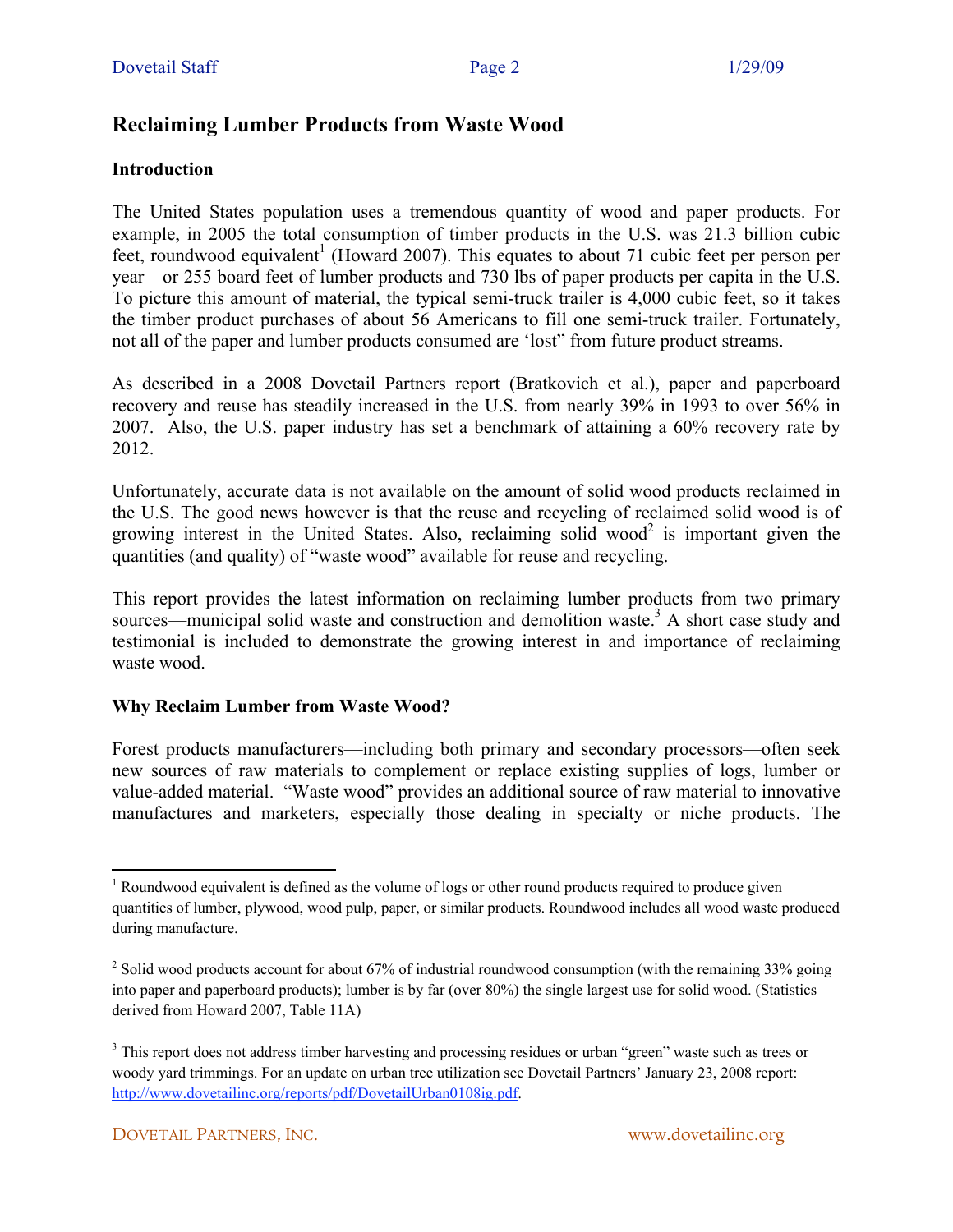reclamation of lumber products from waste wood not only conserves landfill space but also reduces the pressure to source the raw material (logs) from our forests.

Waste wood reclamation efforts also provide additional benefits. These include the reduction of environmental impacts of producing new products, carbon storage (through the reuse/recycling of existing wood products), job creation, and, in many cases, cost reduction through avoided purchase/disposal costs.

#### **How Much Waste Wood is Out There?**

Any individual, firm, or organization considering starting or expanding a solid wood reclamation program will likely ask, "How much wood waste is out there?" This question is best answered by examining the two main streams of supply for lumber reclaiming firms to tap into—municipal solid waste (MSW) and construction and demolition (C&D) waste.

MSW

MSW, known as trash or garbage, is made up of the things we use and throw away.<sup>4</sup> MSW includes product packaging, food scraps, grass clippings, newspapers, appliances, bottles, old furniture, and more. MSW does not include C&D materials, municipal wastewater treatment sludges, and non-hazardous industrial wastes.

According to the Environmental Protection Agency (EPA), in 2007 Americans generated about 254 million tons of trash, the equivalent of 4.6 pounds per person per day. The trash generation rate today is more than double the rate in 1970 (121 million tons).

The solid wood component of MSW includes "waste" such as furniture and cabinets, pallets and other wooden containers, scrap lumber, wood panels, and discarded wood from industrial facilities. The wood component is estimated at 5.6% of the total MSW stream (see Figure 1). Although the percentage of wood waste is small compared to other trash materials, the 5.6% equates to 14.2 million tons per year. In 2007, only 9.3% or 1.3 million tons of wood waste was recovered from the MSW stream (primarily pallets that were chipped for uses such as mulch or bedding material<sup>5</sup>).

<sup>4</sup> The things we use and throw away come from four sources: *residential*, *commercial* (e.g., restaurants), *institutional* (e.g., schools), and *industrial* (e.g., packaging and administrative wastes, not process wastes).

 $5$  The recovery rate for the category of wood packaging—mostly wood pallets—was 16%. Also, many wood pallets are reclaimed *prior* to reaching the MSW stream.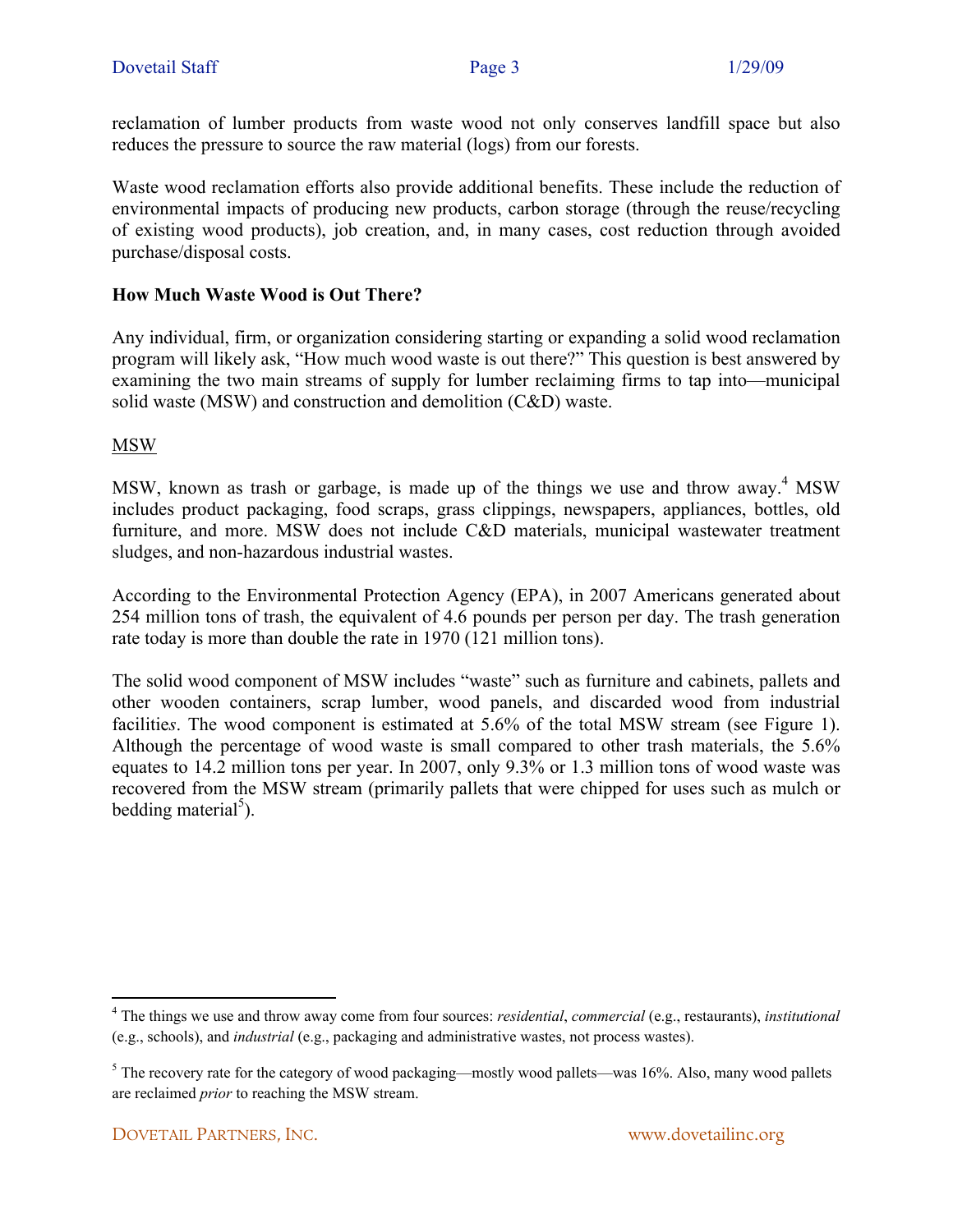

Figure 1. Total MSW Generation (254 million tons) in 2007 (by material) before Recycling.

Source: U.S. EPA, 2008.

A 2004 publication (Falk and McKeever) reported that about 46% of the wood contained within MSW is actually available for recovery after subtracting wood waste combusted for energy (about 23%), wood waste unsuitable for recovery<sup>6</sup> (about 23%), and wood waste currently recovered (over 9%). Applying these estimates to 2007 data, approximately 6.5 million tons of wood waste from the MSW stream is available for further recovery annually in the U.S. (46% of 14.2 million tons).

#### C&D Waste

The U.S. EPA defines C&D waste as debris generated during construction, renovation, and demolition of buildings, roads, and bridges. C&D debris often contains bulky, heavy materials such as concrete, metals, glass, wood, and related building components.<sup>7</sup>

Building-related C&D wood waste is often considered a single steam of waste because both are typically discarded together in landfills. However, it is useful to analyze them separately since they are distinct in their origins, characteristics, and recyclability. Falk and McKeever (2004) used the following definitions for C&D building-related wood waste:

<sup>&</sup>lt;sup>6</sup> Wood waste deemed unsuitable for recovery is wood with excessive contamination; wood commingled with other waste; wood waste with size or distribution of material issues: or other reasons.

<sup>&</sup>lt;sup>7</sup> See http://www.epa.gov/epawaste/conserve/rrr/imr/cdm/index.htm.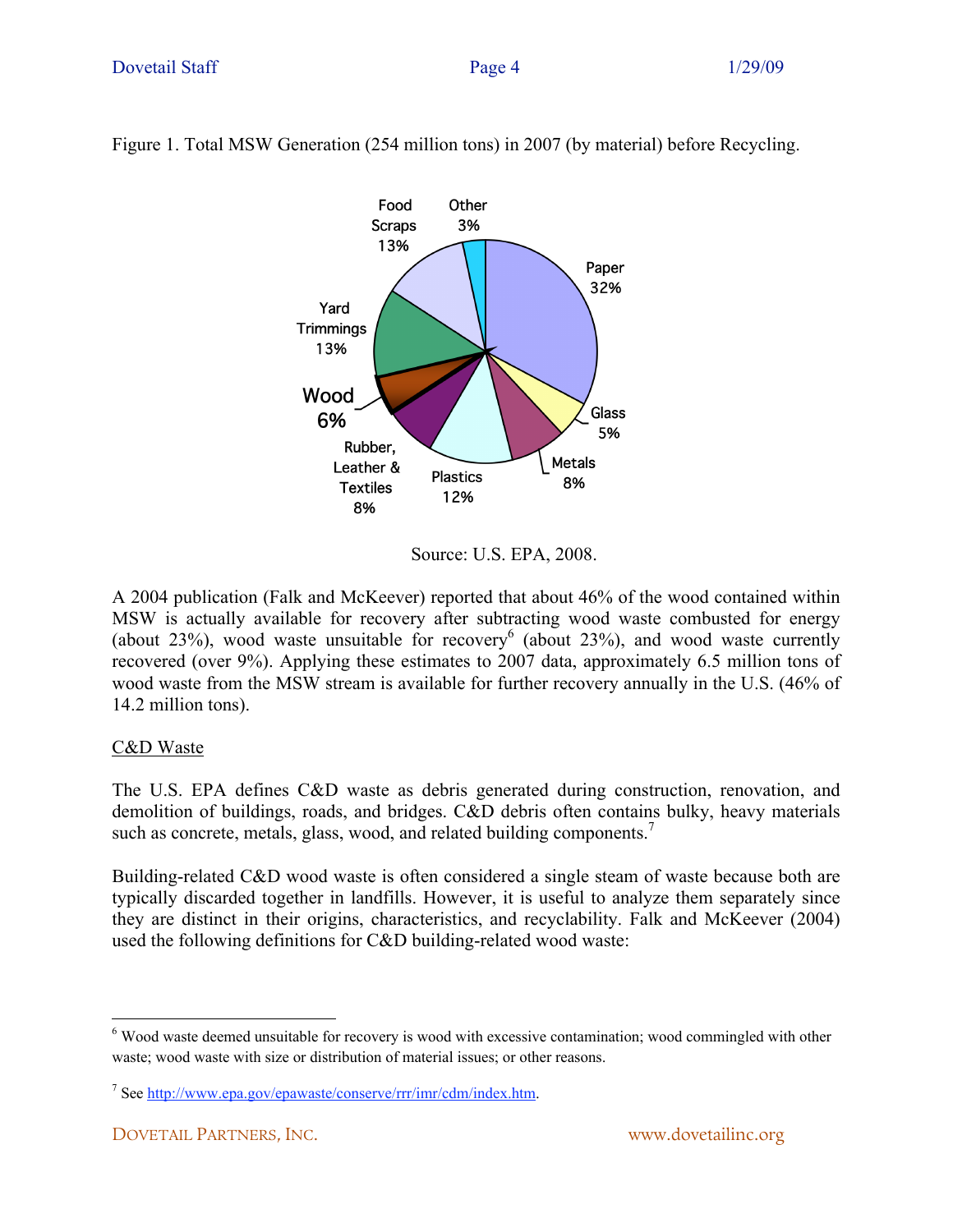"*Construction* waste originates from the construction, repair and remodeling of residential and nonresidential structures. It consists of fairly clean, contemporary building materials, which can be readily separated at the job site."

"*Demolition* wood originates when buildings or other structures are demolished. Demolition waste is often contaminated with paints, fasteners, adhesives, wall covering materials, insulation, and dirt, and typically contains a diverse mix of building materials. Some of these materials may no longer be in use or may presently be considered hazardous, making recovery more difficult. On-site separation of demolition waste is time-consuming and costly."

The "C" in C&D

Traditional 2 by 4 wood-frame building technology is used in most new single-family and lowrise multi-family residential structures in the U.S. The estimates presented below for construction waste are based on this type of construction.<sup>8</sup>

New single-family housing starts rose from 895,000 living units in 1990 to over 1.7 million units in 2005. Since then housing starts have dropped dramatically, plunging to a seasonally adjusted annual rate of 441,000 single-family units in November, 2008 (National Association of Home Builders). Because the beginning of the 21<sup>st</sup> century represents somewhat of an "average' for housing starts during the past two decades, and since an analysis of data is available for 2002 from the USDA Forest Service - Forest Products Laboratory, the year 2002 is used in the following analysis.

In 2002, 1.3 million new single-family houses were built in the U.S. Home size averaged 2,325 square feet. There were also 0.3 million multi-family living units built in 2002 with an average floor area of about 1,120 square feet. Total wood use in 2002 for new residential construction was estimated at 38 million tons.<sup>9</sup> Using average wood waste generation and recoverability rates, an estimated 4.1 million tons of wood waste was generated in 2002 with 3.6 million tons recoverable for all new residential construction. This equates to about 11% wood waste for all wood used to build new residential housing.

Repair and remodeling of residential structures in 2002—both single-family and multifamily required an additional 32.3 million tons of wood products. Repair and remodeling often includes both construction and demolition activities; consequently, more waste wood is generated in remodeling than in new construction. In 2002, an estimated 6.5 million tons of wood waste was generated from all repair and remodeling activities. An estimated 4.2 million tons were deemed recoverable.

 $^8$  The 2002 data presented in this section (construction) and the following section (demolition) relies heavily on the work of Falk and McKeever (2004) and McKeever (2004). See reference section for complete citations.

 $^9$  The original data source for these figures was calculated in metric tons. The data presented in this report is given in short tons ( $1$  ton =  $2,000$  lbs.).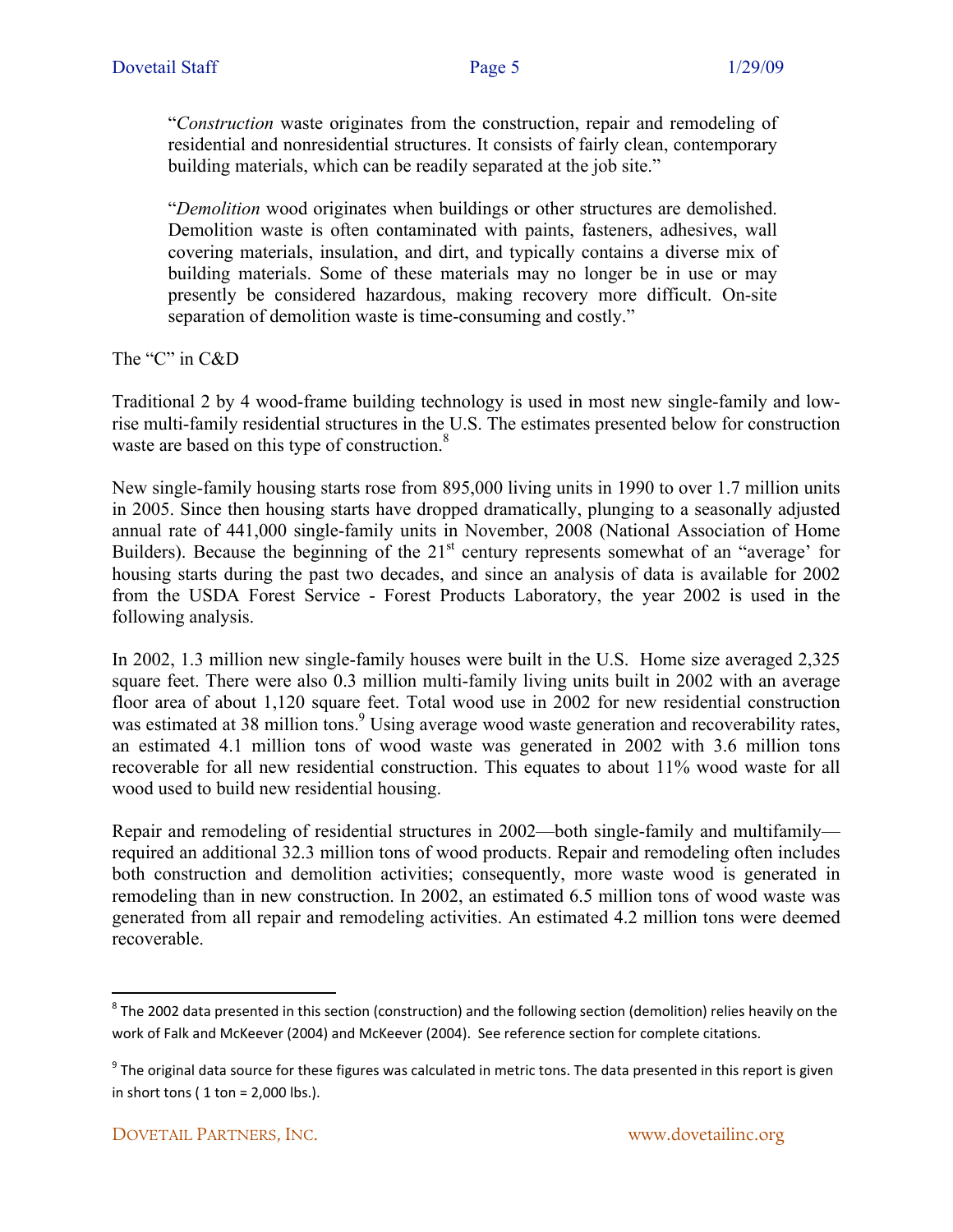Also, an estimated 1.0 million tons of wood waste was generated in the construction of smaller, low-rise non-residential buildings and structures. Nearly 0.9 million tons was considered available for recovery.<sup>10</sup>

Waste wood generation for all new construction in 2002 totaled 11.6 million tons. With approximately 3.0 million tons currently either recovered, combusted or not usable, the total amount estimated to be available for additional recovery is 8.6 million tons. This represents 75% of the total construction waste wood generated (Table 1).

Table 1. Wood Products Used and Waste Wood Generated, Recovered, Combusted, or Not Usable, and Available for Recovery from Construction in the U.S., 2002.

| Construction         | Total | Wood Amount Waste Recovered, |                        | Amount Waste | Waste             |
|----------------------|-------|------------------------------|------------------------|--------------|-------------------|
| Type                 | Use   | (million Generated           | Combusted or Available |              | for Available for |
|                      | tons) |                              | Not Usable             | Recovery     | Recovery          |
| Residential          | 38.0  | 4.1                          | 0.5                    | 3.6          | 88                |
| and $32.3$<br>Repair |       | 6.5                          | 2.3                    | 4.2          | 64                |
| Remodeling           |       |                              |                        |              |                   |
| Nonresidential 7.5   |       | 1.0                          | 0.1                    | 0.9          | 85                |
| Total                | 77.8  | 11.6                         | $3.0*$                 | 8.6          | 75                |

\*Column does not 'total' due to rounding of numbers.

#### The "D" in C&D

As noted earlier in this report, demolition waste is a heterogeneous mixture of building materials and other building-related items generated when a building or other structure is demolished. In addition to wood, concrete, paper, metal, glass and other materials, demolition waste—especially from older structures—can also contain hazardous materials such as asbestos, lead-based finishes, mercury, and polychlorinated biphenyl compounds.

The EPA developed estimates of demolition waste for 1996 (EPA 1998) and concluded that 1.32 lbs. of demolition waste were generated per person per day in the U.S. (annual total of 64.8 million tons). Based on a larger population, Falk and McKeever (2004) updated this estimate for the year 2002 (69.3 million tons). For a January 2009, U.S. population of 305.6 million (Census Bureau 2009), the total annual generation of demolition waste can be pegged at an estimated 73.6 million tons.

EPA case studies indicate that approximately 40% of C&D waste entering C&D landfills is wood. Thus, the current (2009) annual generation rate for demolition waste wood is approximately 29.4 million tons.

<sup>&</sup>lt;sup>10</sup> Most large or high-rise nonresidential structures do not use wood as a primary building material so estimates for their wood use and wood waste are excluded from this report.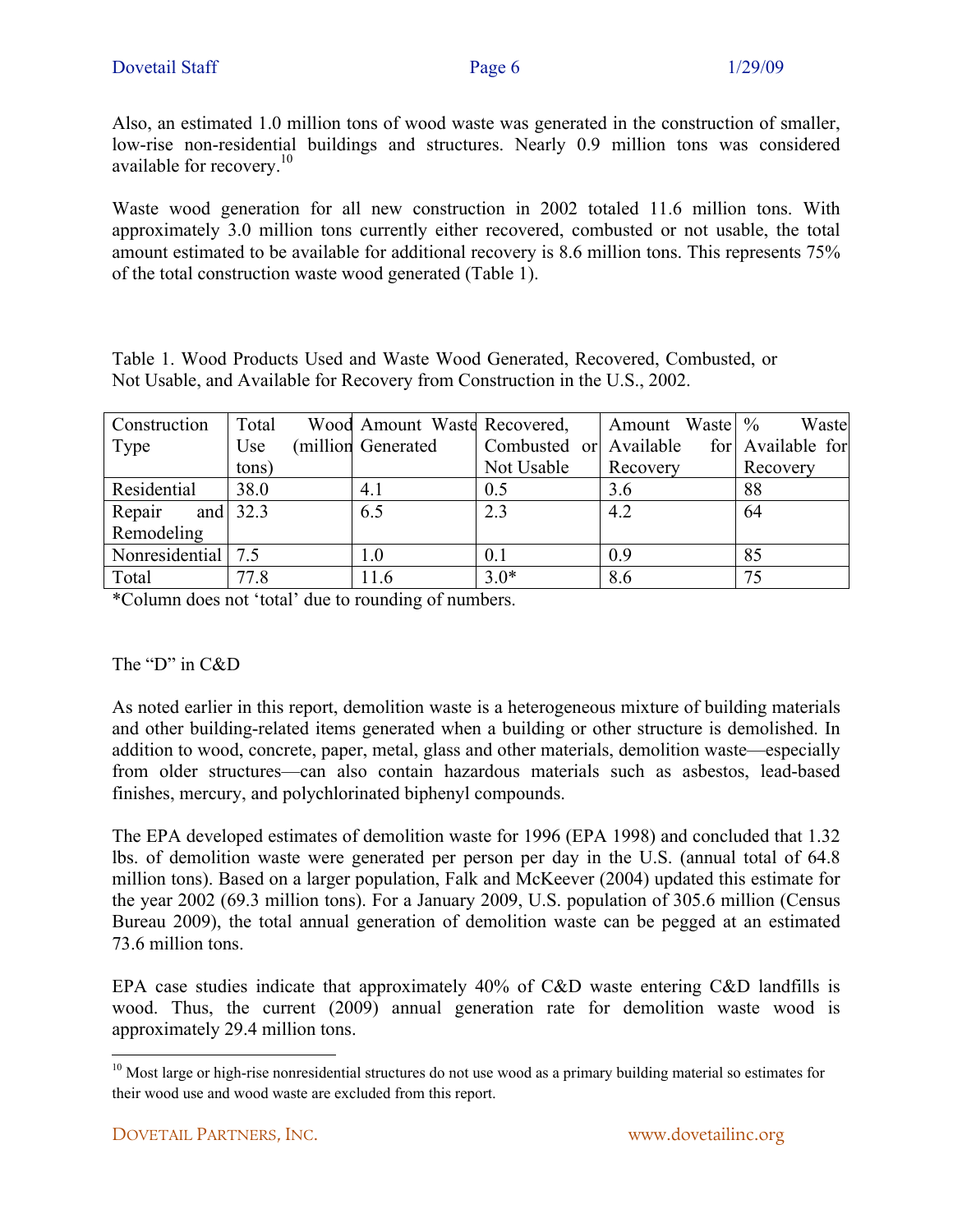Demolition wood is not easy to recover and recycle as compared to construction waste. Sometimes entire loads of demolition waste are rejected by recycling operations if contaminated. Based on cases studies, an initial 30% recovery rate was assumed achievable in 1990 with an improvement to approximately 42% in 2002. Applying the 42% recovery rate to the current volume of demolition wood waste (29.4 million tons) results in a recoverable estimate of 12.3 million tons.

There are efforts underway today to avoid past practices by "deconstructing" buildings in lieu of demolition. According to researchers at the Forest Products Laboratory, the deconstruction or manual disassembly of wood-framed buildings and other structures could significantly reduce the amount of demolition wood generated in the future (see sidebar).

#### **Total Wood Waste**

Overall, 55.2 million tons of wood waste is estimated to be generated on an annual basis in MSW and C&D waste streams (Table 2). About 53% originates in demolition activities followed by MSW (26%) and construction (21%). Nearly 50% of this material—27.4 million tons— is of acceptable size, quality, and condition to be considered available for recovery. About an equal amount—27.8 million tons—is already being recovered, combusted, or deemed not usable.

To put the amount of waste wood available for recovery in perspective, 27.4 million tons is roughly 14% of annual industrial wood product production in the  $U.S.<sup>11</sup>$  Also, MSW and C&D

#### **Deconstruction in lieu of Demolition…**

A deconstruction trend is gaining momentum in the U.S. Bob Falk of the USDA Forest Service Forest Products Laboratory wrote in the Forest Products Journal in 2002:

"The sounds are much like those found at any building site. Hammers pounding. Saws whining. Lumber in motion. However, everything here seems to be in reverse…windows and doors are being unhung rather than set in place, nails are being pounded out of boards instead of into them, lumber is being stacked up, banded and hauled away rather than delivered and unstacked. This is the scene at a wood-framed building deconstruction site."

Falk and Brad Guy published a directory in 2005 of companies involved in woodframed building deconstruction and dismantling and reused building parts, with an emphasis on those that use, resell, or remanufacture salvaged wood. The purpose of the directory is to provide a consumer and business resource for locating companies that offer a variety of products and services including building removals with a focus on wood materials recovery and reuse; brokering, buying, or selling salvaged wood building materials; producing, buying, or selling specialized salvaged wood products, such as remilled flooring; and construction and timber framing using reclaimed wood. The 113 page directory is available at:

http://www.fpl.fs.fed.us/documnts/fplgtr/fpl \_gtr150.pdf.

waste wood statistics typically do not include data from other sources of potential recoverable wood such as railroad ties, telephone and utility poles, and pier and dock timbers.<sup>12</sup> Clearly, the amount of waste wood available for recovery in the U.S. is a substantial figure.

<sup>&</sup>lt;u> 1989 - Johann Harry Barn, mars ar breist ar yn y breist y breist y breist y breist ar y breist ar y breist a</u> <sup>11</sup> Derived from Howard 2007, Table 9.

<sup>&</sup>lt;sup>12</sup> Although not covered in this report, the "other" category of wood waste can be substantial. Using utility poles as an example, 4.5 million utility poles were deemed available for recycling annually during the late 1990s (Leichti et al. 2005).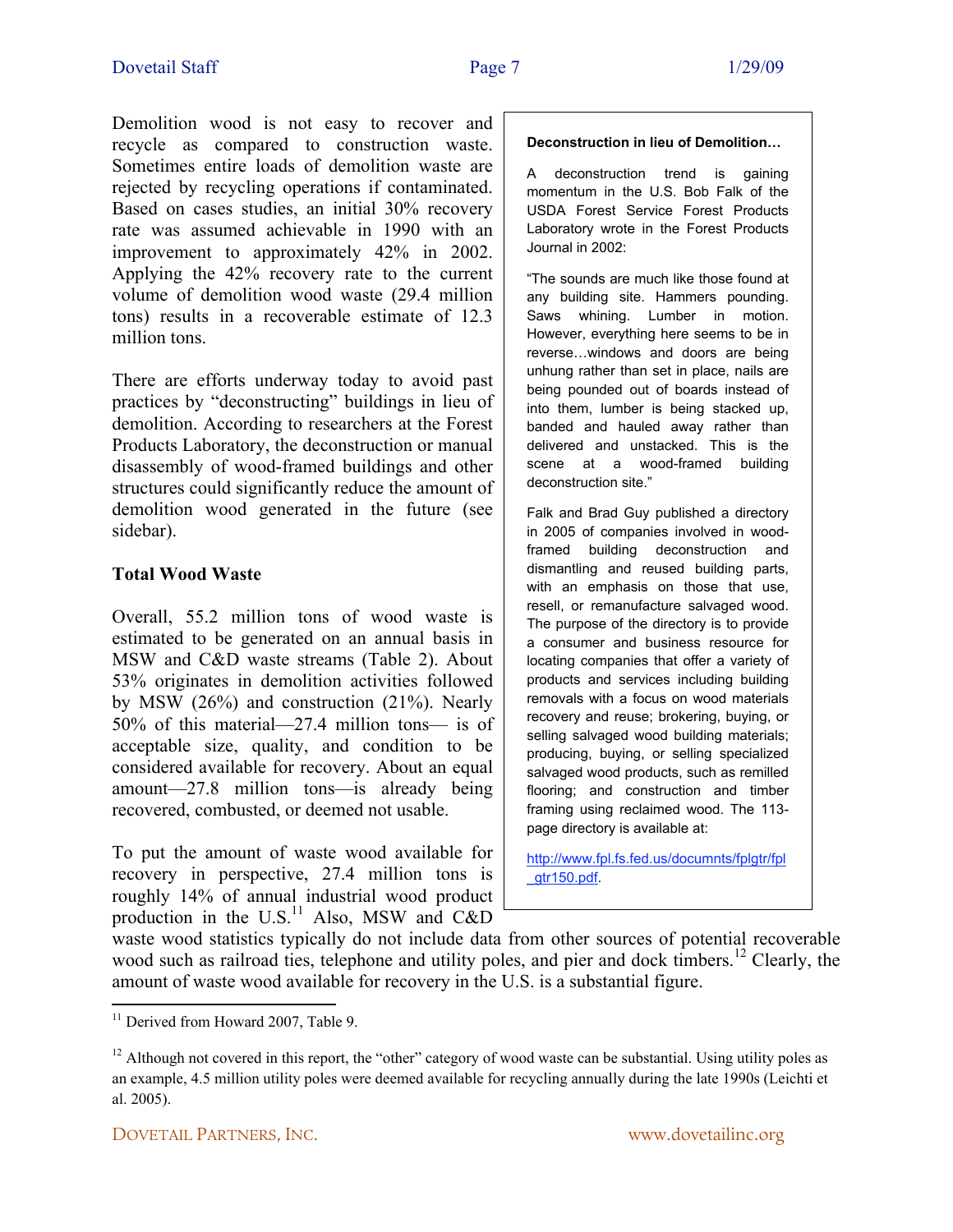|                          | <b>Waste Generated</b> | Not Available for    | Available for Further |  |
|--------------------------|------------------------|----------------------|-----------------------|--|
|                          | (million tons)         | Further Recovery (1) | Recovery              |  |
| <b>Wood Waste Source</b> |                        |                      |                       |  |
| MSW(2)                   | 14.2                   | 77                   | 6.5                   |  |
| Construction (3)         | 11.6                   | 3.0                  | 8.6                   |  |
| Demolition (4)           | 29.4                   | 17.1                 | 12.3                  |  |
| <i>TOTAL</i>             | 55.2                   | 27.8                 | 27.4                  |  |

Table 2. Wood Waste Generated, Not Available for Further Recovery, and Available for Further Recovery, by Source.

(1) Recovered, combusted, or not usable.

(2) 2007 estimate.

(3) Based on 2002 data.

(4) Based on January 2009 U.S. population estimate.

# **Lumber From Demolition Projects is Where Much of the Action Is**

Of the different waste streams reviewed above, lumber and related wood products reclaimed from demolition wood is where much of the current activity is centered. This is especially true (as described in the earlier textbox) when deconstruction or "unbuilding" practices are used instead of the traditional demolition practices (wrecking ball mentality). Deconstruction provides an excellent opportunity to maintain the recoverable quantity and quality of the wood resource.

An EPA report from the 1990s states that the equivalent of 250,000 single-family homes are disposed of each year in the U.S. (EPA 1998). This equates to about 1.8 million cubic meters of salvageable structural lumber annually (equivalent to nearly 3% of U.S. softwood lumber production in  $2005^{13}$ ). And some would argue that the best part is that much of this lumber was originally harvested from old-growth forests and is essentially unavailable from other sources. A substantial quantity of this wood is prized for its high structural and aesthetic qualities—higher density, slower grown, fewer defects, etc.—when compared to lumber produced today.

Recovered wood from demolition/deconstruction projects can be used as lumber or timbers or remanufactured into other products. For example, large timbers often are used in timber frame construction. If quality is high enough, adding value through remanufacture can be an economical option. Flooring is a common end-use product from re-milled old timbers. Paneling, millwork, and siding are examples of other re-milled value-added products.

# **Duluth Timber Company: 30 Years of Reclaiming Lumber**

One example of a firm that has capitalized on the niche market of reclaimed lumber and related wood products is the Duluth Timber Company. Its largest holding is beside the Lake Superior Harbor in Duluth, Minnesota. The second, in Edison, Washington, overlooks both the San Juan

 <sup>13</sup> Derived from Howard 2007, Table 28.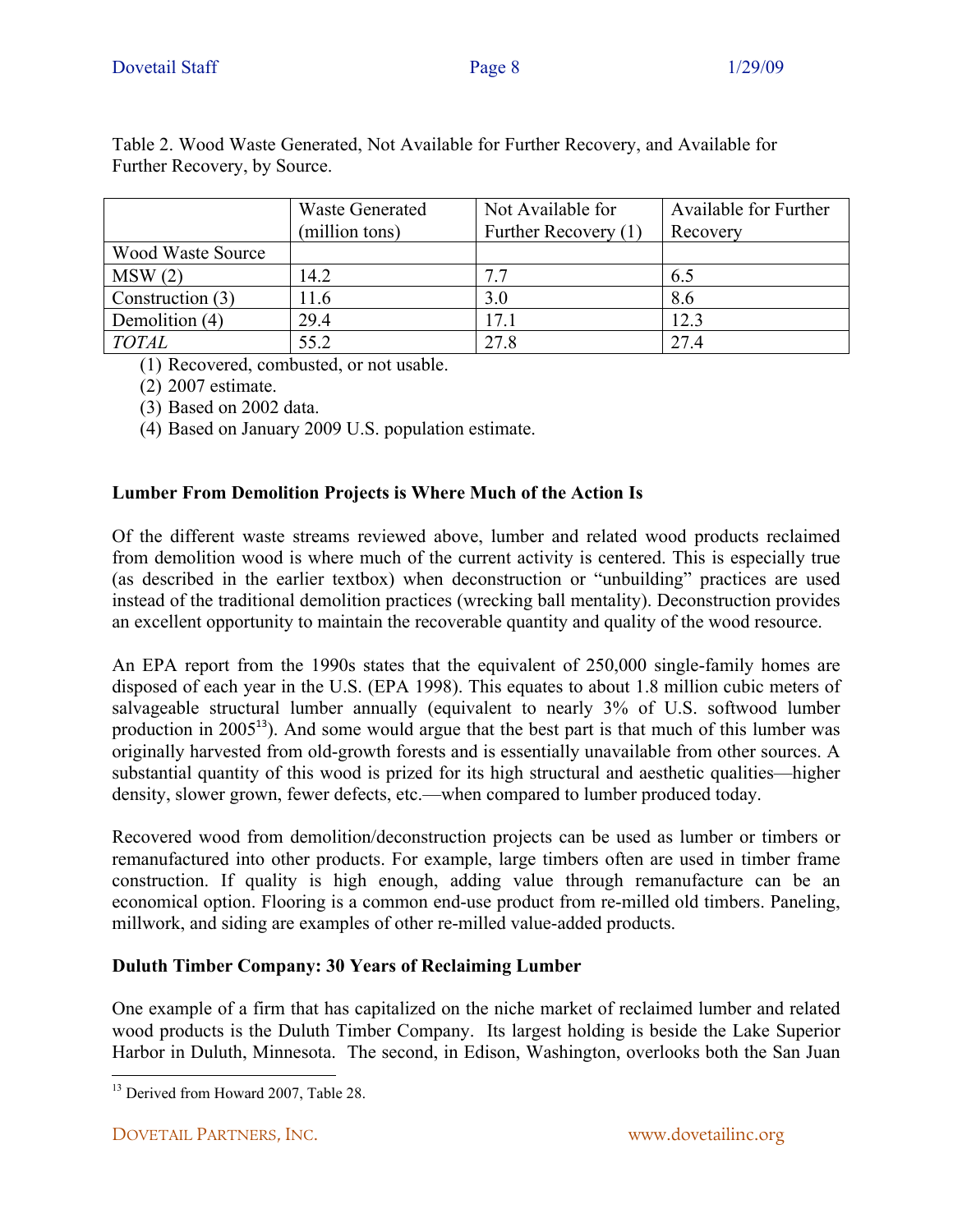Islands and Mount Baker. The company employs 15 people and most have been with the company 10 years or more.

The company's general manager, Peter Krieger, said, "We've been in business 30 years. Our business is an outgrowth of the demolition industry." He explained that 25 years ago you could visit a demolition site and see good wood about to be thrown away. At Duluth Timber Company, the reaction was, "Hey, can we have that stuff?" Today, the company pays top prices for the "stuff".

Krieger noted, "When Max Taubert [owner] started out in the '70s, he saw Duluth Timber as being in the used wood business. We could sell our product cheaper than new wood." During the 1980s and early 1990s, the company was seen by many as being in the old growth business due to the age and quality of material they were recovering. "When we moved into the 21<sup>st</sup> century," Krieger said, "we were seen as being in the green building business."

Regardless as to how outsiders view the Duluth Timber Company, recycling and reuse of wood is what the company is all about. Old factories, warehouses, and other industrial buildings across North America provide the raw material needed by the company. According to Krieger, "We don't do old houses, barns or 'sinkers' from the bottom of lakes. Instead, we focus on big industrial buildings."

Products offered by Duluth Timber Company include flooring, custom trim, matched millwork for restoration projects, and resawn and raw beam stock. Ninety percent of the company's production ends up in the high-end residential market. "Our customers are people looking for an environmentally friendly product with high quality characteristics," explained Krieger.

For example, Duluth Timber Company markets products manufactured from 700 year old Douglas fir and 2000 year old redwood harvested 75 to 100 years ago. As with most consumer products, a segment of the population is willing to pay higher prices to get exactly what they want. Krieger explained, "If someone really wants a 1955 Roy Rogers lunch box and sees one in an antique store for \$100, they'll buy it even though a 'new' lunch box costs much less.

#### **Available Resources**

A host of resources and opportunities are available to individuals and industries interested in the field of reclaimed wood products. Here are three examples.

The Building Materials Reuse Association is a nonprofit educational organization whole mission is to facilitate the salvage and reuse of building materials. For additional information, visit www.bmra.org

**Habitat for Humanity ReStores are retail** outlets where quality, used and surplus building materials are sold. Approximately 30% of sales are woodbased materials (Gresock et al. 2006). Proceeds from ReStores help local affiliates fund the construction of Habitat houses within the community. Materials sold by ReStores are usually donated from building supply stores, contractors, demolition crews or individuals who wish to show their support for Habitat. For additional information, visit www.habitat.org/env/restores.aspx

*Unbuilding: Salvaging the Architectural Treasures of Unwanted Houses* was published by Taunton Press in 2007. Authored by Bob Falk and Brad Guy, this 256-page hardcover book is written for the individual who wants to dismantle a single wall or completely unbuild an entire house. For more information: http://store.tauton.com/onlinestore/item/u nbuilding-bob-falk-070872.html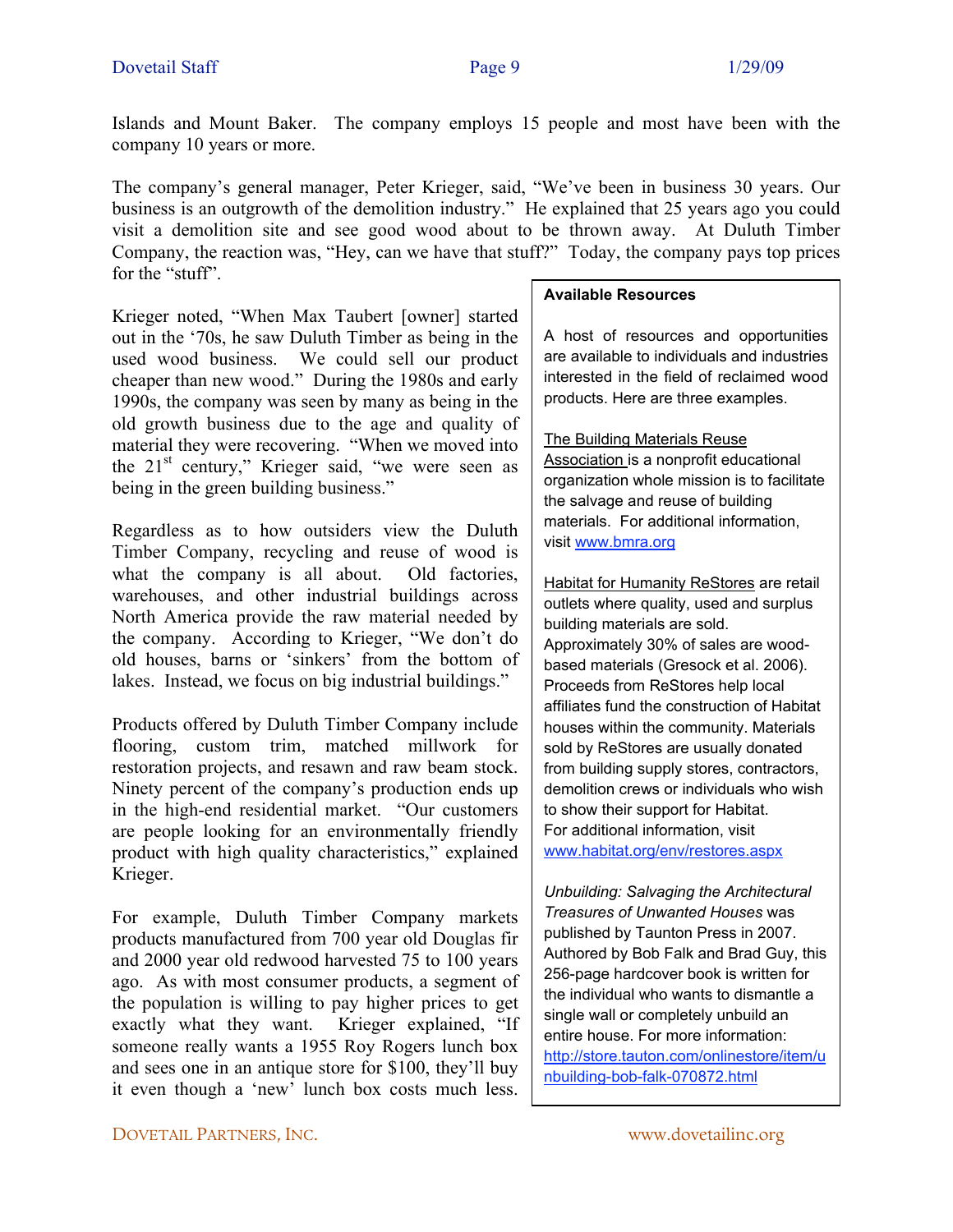The same is true for lumber products. Some folks will pay more for my 700 year old Douglas fir product compared to someone else's cheaper 60 year old Douglas fir."

The reclaimed lumber business has its ups and downs just like any other lumber enterprise. For Duluth Timber Company, 2008 sales and revenue were down due to the depressed housing market. Prices paid to acquire demolition wood are up from earlier times when the wood was viewed as waste. Krieger also noted that rising freight costs are another headache for the company. But overall he remains optimistic and upbeat about the reclaimed lumber business. He said, "One of our advantages is that we've been doing this kind of work longer than most people. We're moving forward on many fronts including green building. We're a founding member of the Reclaimed Wood Council. The Council is working to develop a specific certification system for reclaimed wood as well as working on a common vocabulary for grading reclaimed lumber."

*For additional information on Duluth Timber Company, visit* http://www.duluthtimber.com/.

## **Reclaimed Wood, Certification and Green Building**

As mentioned in the previous case study, one of the new incentives for reclaimed wood is the potential for recognition in green building programs or certification standards. For example, the Forest Stewardship Council (FSC) has a standard for sourcing reclaimed wood that allows materials to be included in FSC labeled certified products.<sup>14</sup> The standard is relatively new, being introduced to new FSC applicants in January 2008, and the policy became a requirement for existing FSC chain-of-custody certificate holders in January 2009. The policy specifically recognizes municipal as well as construction and demolition sources of reclaimed material.

Examples of Reclaimed Wood Recognized by FSC:

- o Post-consumer wood sources;
- o Municipal Sources;
- o Commercial (Retail, Office, Small Business);
- o Construction and Demolition Debris;
- o Defibrillated and solid wood recovered from landfills, transfer stations, and Material Recovery Facilities (MRFs);
- o Industrial Packaging and Administrative wastes (does not include process wastes);
- o Institutional (schools, prisons);
- o Residential (Single Family Homes, Multi- Family Dwellings);
- o Commercial Transport Packaging including pallets, crates, cases, cable drums at the end of their useful life;

<sup>&</sup>lt;sup>14</sup> FSC Standard for Sourcing Reclaimed Material for Use in FSC Product Groups or FSC-certified Projects, FSC-STD-40-007 (Version 1-0) EN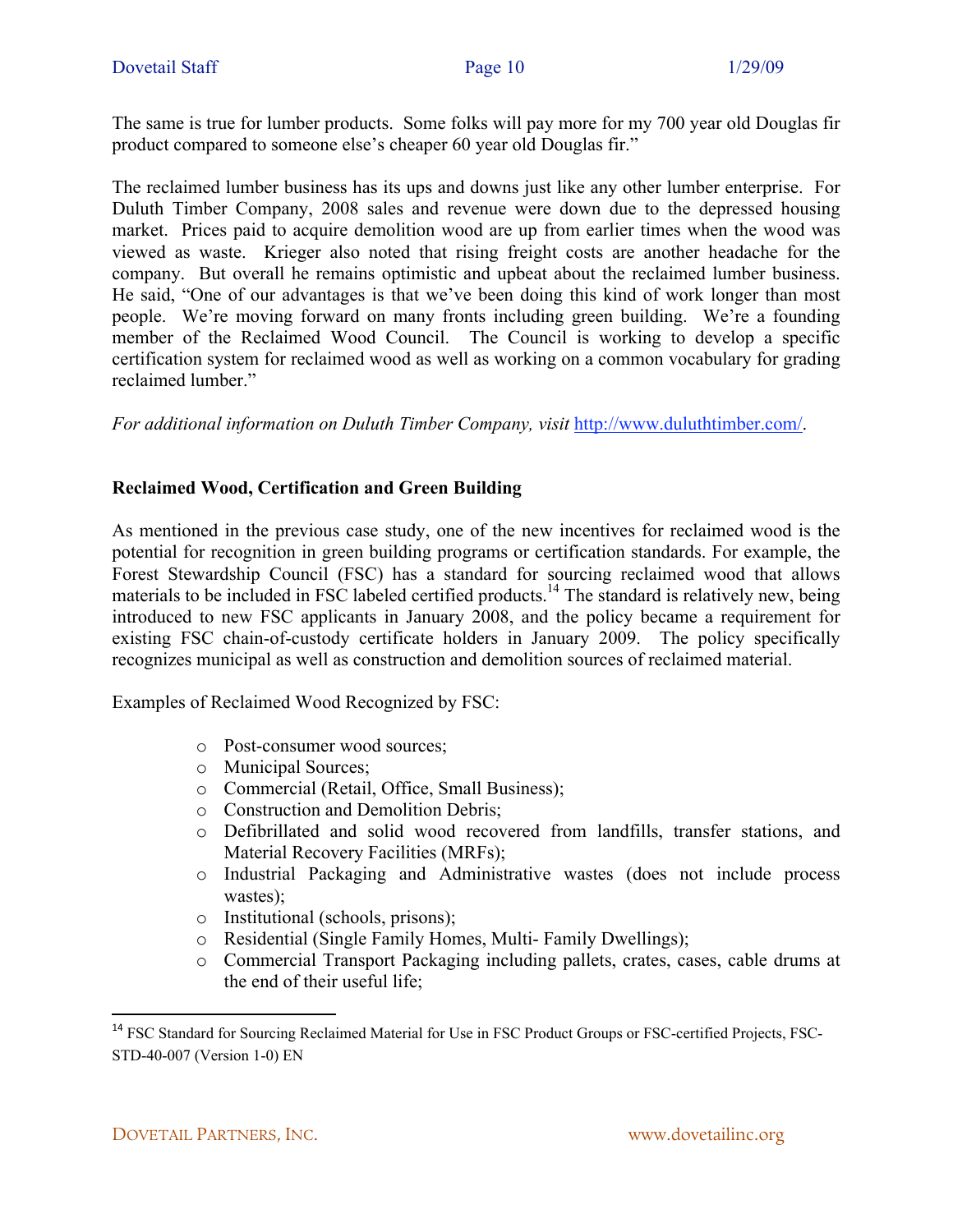- o Construction and Demolition Debris including doors, flooring, old cabinets, moldings, and dimensional lumber, discarded wood packaging e.g. pallets and cable drums;
- o Wood reclaimed through 'Deconstruction" e.g. salvaged dimensional lumber and architectural elements;
- o Damaged Stock and Rejected Products manufactured from post-consumer wood products, including deconstructed building materials, or wood reclaimed from construction and demolition (C&D) debris;
- o Used telephone poles, railroad ties, building materials, furnishings, cabinets, shop fittings, shelving etc. that have been used for their intended purpose by residential, commercial, or industrial consumers.

A way to increase lumber reclamation opportunities, particularly in regard to deconstruction, is to consider the use or development of construction methods that make disassembly and reuse of building components easier. This is one area of innovation where wood product engineers, green builders, architects and others could make a major contribution to lumber recycling and reuse.

Green building programs also recognize the potential environmental benefits of using reclaimed wood. Many programs recognize certified wood, so if the reclaimed wood is FSC-certified, that is one avenue to gaining credit. The programs, including the Leadership in Energy and Environmental Design (LEED) standards developed by the United States Green Building Council (USGBC), also have credits that are specific to the use of recycled and reclaimed materials in building projects.

## **Bottom Line**

As a nation, the U.S. uses a large amount of wood and generates a significant volume of wood waste in the MSW and C&D waste streams. Interest is growing in utilizing this wood waste for a myriad of lumber and related products. The efficient reuse and recycling of wood waste presents an opportunity to extend our timber resource, reduce consumption of new resources, conserve landfill space, reduce costs through avoided purchase/disposal fees, preserve carbon storage, reduce energy and environmental burdens of producing 'new' products, and create 'green' jobs.

Markets continue to develop for reclaimed lumber products. The green building and certification movements present excellent opportunities for growth and development of this niche product.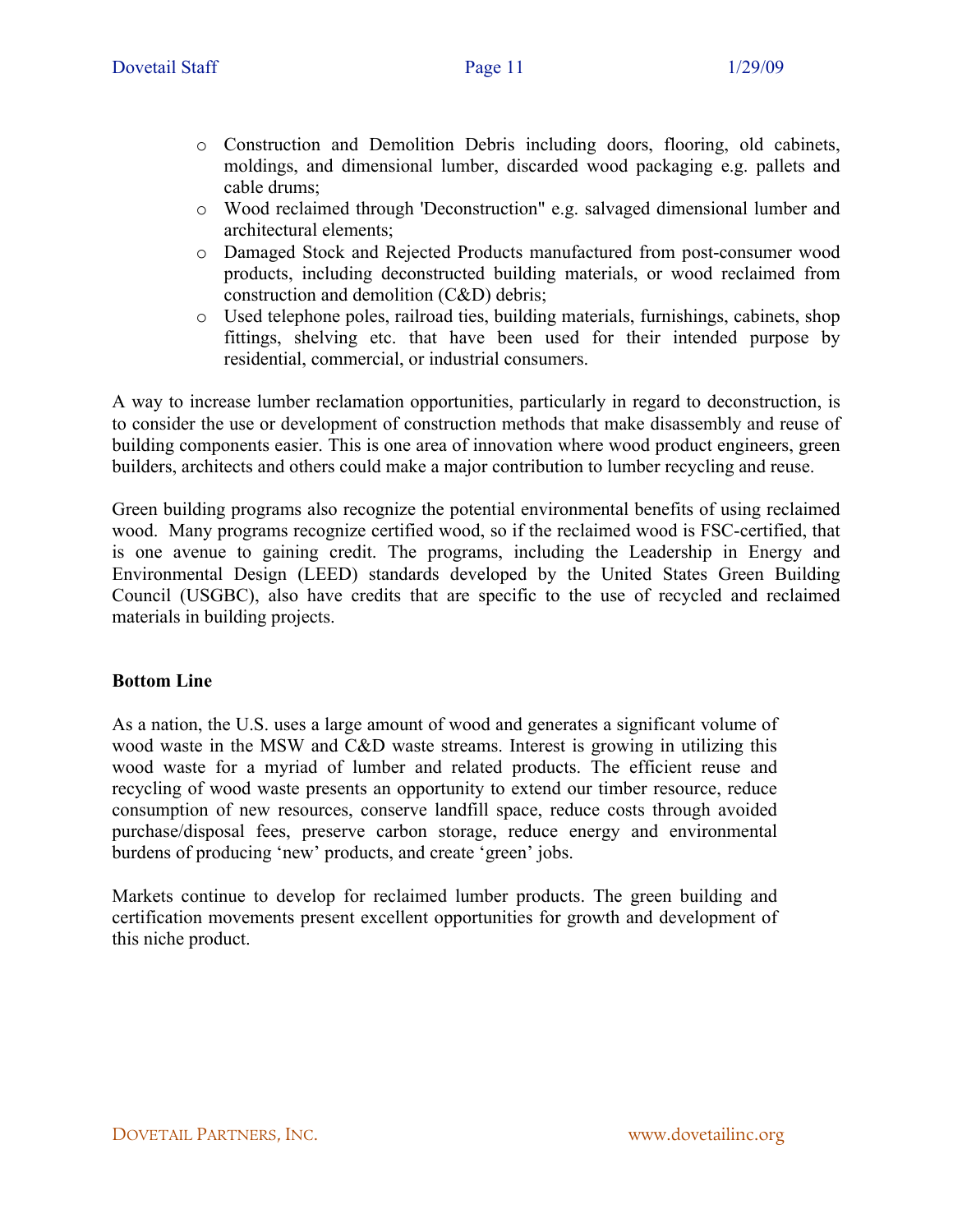#### **References**

American Forest and Paper Association. 2002. Wood Recovery FAQ's. See http://www.afandpa.org/Content/NavigationMenu/Environment\_and\_Recycling/Recycling/Woo d\_Recovery1/Wood\_Recovery\_FAQs/Wood\_Recovery\_FAQs.htm.

Bratkovich, Stephen. 2008. Reclaiming lumber products from wood waste. Sawmill and Woodlot Management, No. 79, pp. 14-17, October/November.

Building Materials Reuse Association. http://www.bmra.org/.

Falk, Robert H., Guy, G. Bradley. 2005. Directory of Wood-Framed Building Deconstruction and Reused Wood Building Materials Companies, 2005. FPL-GTR-150. Madison, WI: U.S. Department of Agriculture, Forest Service, Forest Products Laboratory. 113 p. http://www.fpl.fs.fed.us/documnts/fplgtr/fpl\_gtr150.pdf.

Falk, Robert H.; McKeever, David B. 2004. Recovering wood for reuse and recycling : a United States perspective. European COST E31 Conference : Management of Recovered Wood Recycling, Bioenergy and other Options : proceedings, 22-24 April 2004, Thessaloniki. Thessaloniki : University Studio Press, 2004: Pages 29-40. http://www.fpl.fs.fed.us/documnts/pdf2004/fpl\_2004\_falk001.pdf.

Falk, Robert H. 2002. Wood-framed building deconstruction: A source of lumber for construction? Forest Products Journal. 53(3):8-15, March. http://www.fpl.fs.fed.us/documnts/pdf2002/falk02a.pdf.

Gresock, Amy R.; Michael, Judd H.; Echols, Ann E.; Smith, Paul M. 2006. The Habitat for Humanity ReStore System: Sourcing and Sales of Donated Wood-Based Building Materials. Forest Products Journal, 56(10):37-41.

Horne-Brine, Preston, and Falk, Robert. 1999. Knock-on wood: Real recycling opportunities are opening up. Resource Recycling, pp. 42-46, August. http://www.fpl.fs.fed.us/documnts/pdf1999/horne99a.pdf.

Howard, James L. 2007. U.S. Timber Production, Trade, Consumption, and Price Statistics 1965 to 2005. FPL-RP-637. Madison, WI: U.S. Department of Agriculture, Forest Service, Forest Products Laboratory. 91 p. http://fpl.fs.fed.us/documnts/fplrp/fpl\_rp637.pdf.

Leichti, Robert J.; Meisenzahl, Michael; Parry, Dean. 2005. Structural Timbers From Retired Douglas-Fir Utility Poles. Forests Products Journal, 55(3):61-65.

McKeever, David B. 2004. Inventories of woody residues and solid wood waste in the United States, 2002. The Ninth International Conference on Inorganic-Bonded Composite Materials Conference, October 10-13, 2004. Vancouver, British Columbia, Canada [CD-ROM]. [Moscow, ID] : University of Idaho, c2004: 12 pages.

http://www.fpl.fs.fed.us/documnts/pdf2004/fpl\_2004\_mckeever002.pdf.

DOVETAIL PARTNERS, INC. www.dovetailinc.org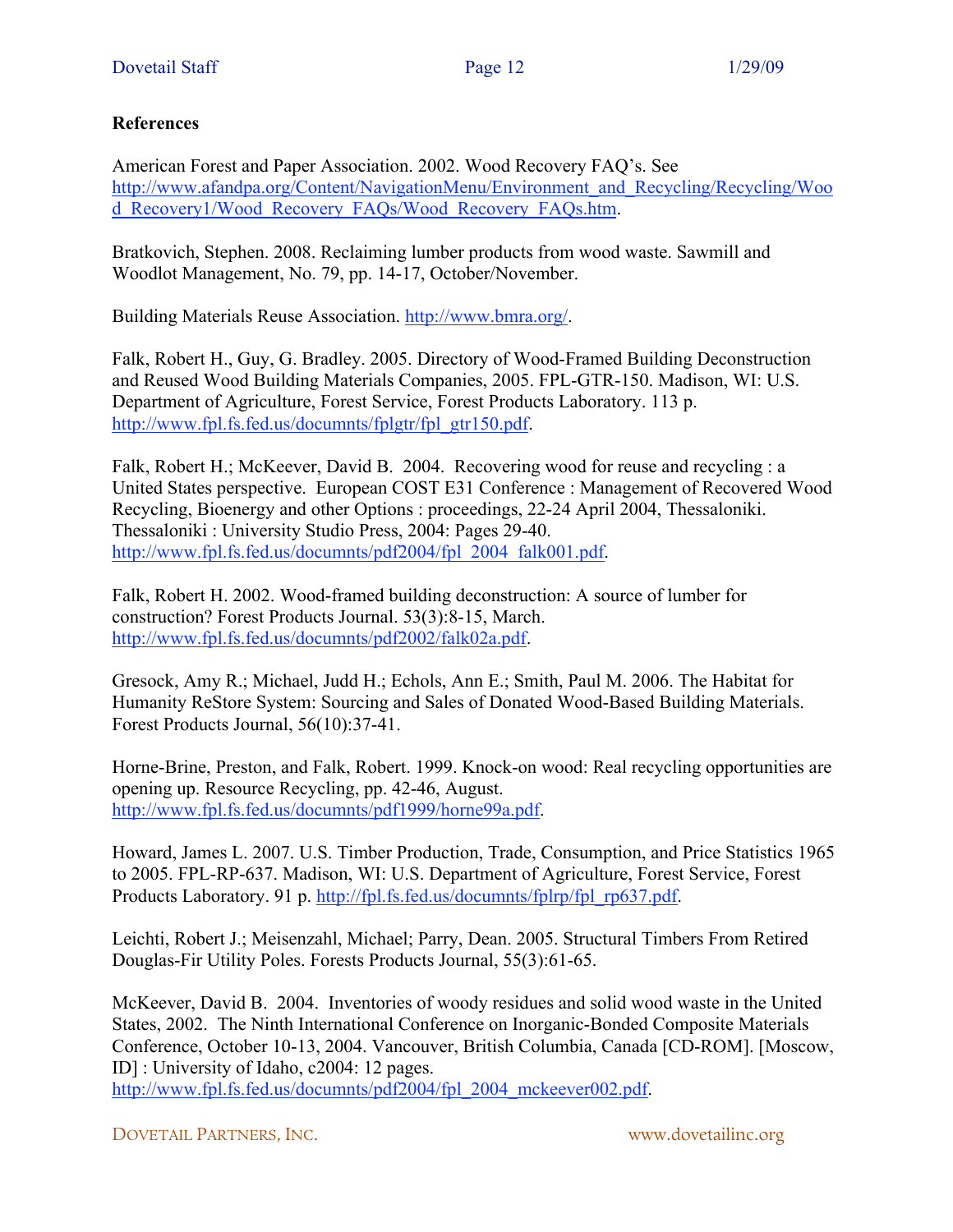National Association of Home Builders. 2009. Table 1 Housing Starts, U.S. and Regions. http://www.nahb.org/fileUpload\_details.aspx?contentTypeID=3&contentID=45409&subContent ID=154673.

U.S. Census Bureau. 2009. U.S. POPClock Projection. http://www.census.gov/population/www/popclockus.html. (Accessed January 12, 2009).

U.S. Environmental Protection Agency. 2008. Fact Sheet (Municipal Solid Waste). EPA-530-F-08-018. 12 p. Washington, DC. http://www.epa.gov/osw/nonhaz/municipal/pubs/msw07-fs.pdf.

U.S. Environmental Protection Agency. 2008. Municipal Solid Waste in the United States: 2007 Facts and Figures. EPA-530-R-08-010. 177 p. Washington, DC. http://www.epa.gov/osw/nonhaz/municipal/pubs/msw07-rpt.pdf.

U.S. Environmental Protection Agency. 2008. Recover Your Resources: Reduce, Reuse, and Recycle Construction and Demolition Materials at Land Revitalization Projects.EPA-560-F-08- 242. Washington, DC. http://www.epa.gov/epawaste/conserve/rrr/imr/cdm/pubs/brochure.pdf.

U.S. Environmental Protection Agency. 1998. Characterization of Building-Related Construction and Demolition Debris in the United States. EPA 530-R-98-010. Washington, DC.